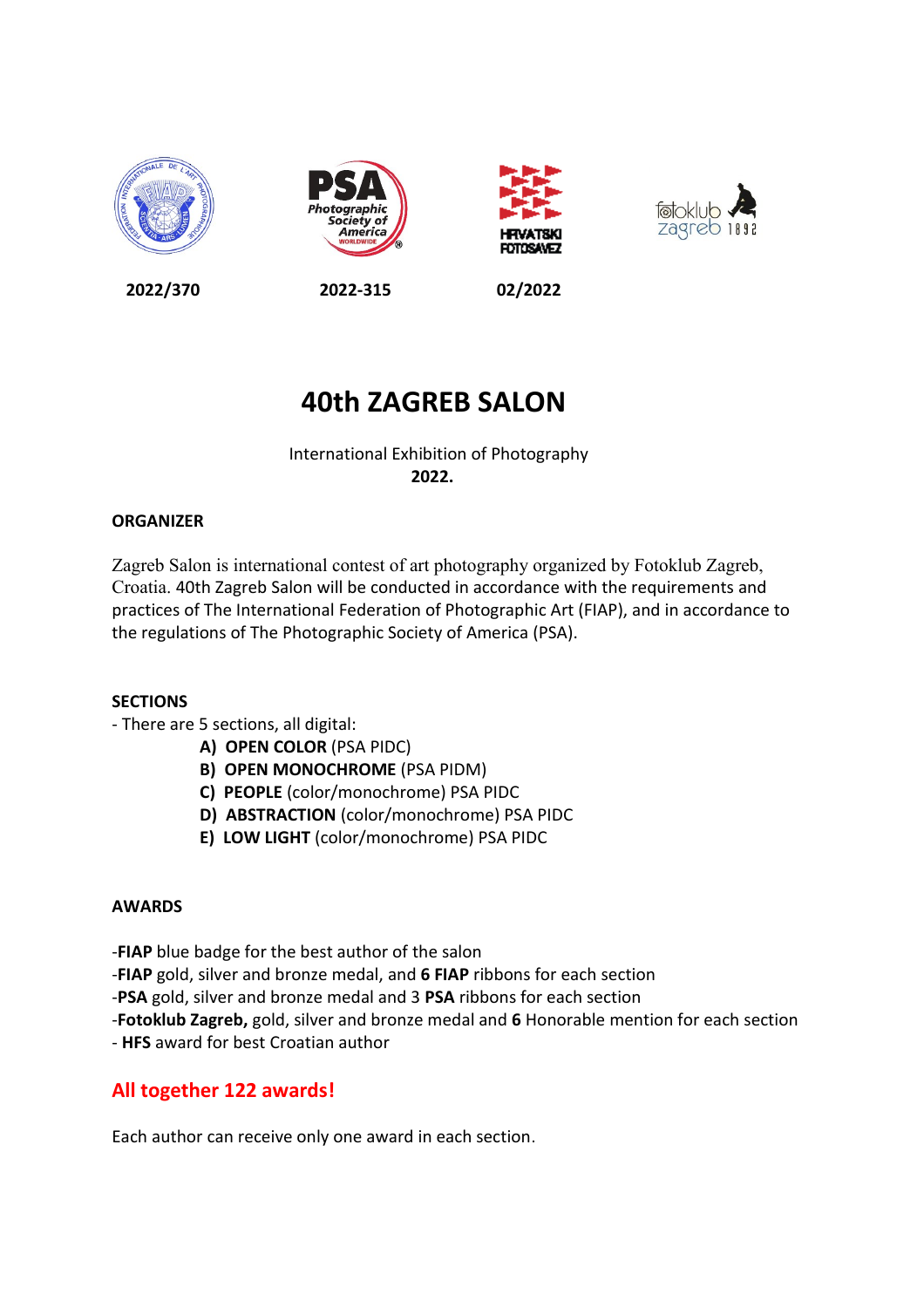#### **JURY MEMBERS**

**Nenad Martic**, EFIAP/s, Croatia

**Jasmina Gorjanski**, EFIAP, MF3 HFS**,** Croatia

**Jure Kravanja**, MF FZS, EFIAP, Slovenia

#### **ENTRY FEE**

### **20 € for all 5 sections**

30 € for all 5 sections with printed catalog

15 € for groups of 10 or more authors without printed catalog

The fee can be paid only with **PayPal** at: [fkz@fotoklubzagreb.hr](file:///C:/Users/zvonk/Desktop/40%20Zagreb%20Salon/fkz@fotoklubzagreb.hr)

Participation fee is mandatory for all participants.

#### **CALENDAR**

### **Closing date: 10.09.2022.**

End of judging: 26.09.2022. Report cards: 10.10.2022. Exhibition dates: 15.12.2022. – 10.1.2023., at the National and University Library, Hrvatske bratske zajednice 4, Zagreb, Croatia Sending awards and printed catalogue: 10.12.2022. -15.1.2023

#### **SUBMISSION OF WORKS**

#### **Authors must fill out entry form and submit photos online**

- Uploading will be through our web site: http://www.zagreb-salon-photo.com (Entry form filled online).

- **Photos must be in JPG file format:**
- **Max. size of the longer image side: 4000 px**
- **Min. size of the longer image side: 3000 px**
- **Max. size of the shorter image side: 3000 px**
- **Min. size of the shorter image side: 2000 px**
- **Max. file size: 4,0 MB**
- Images will be judged with **Samsung QE55Q950R TV**

- **Photos selected for the exhibition will be printed by the organizer**.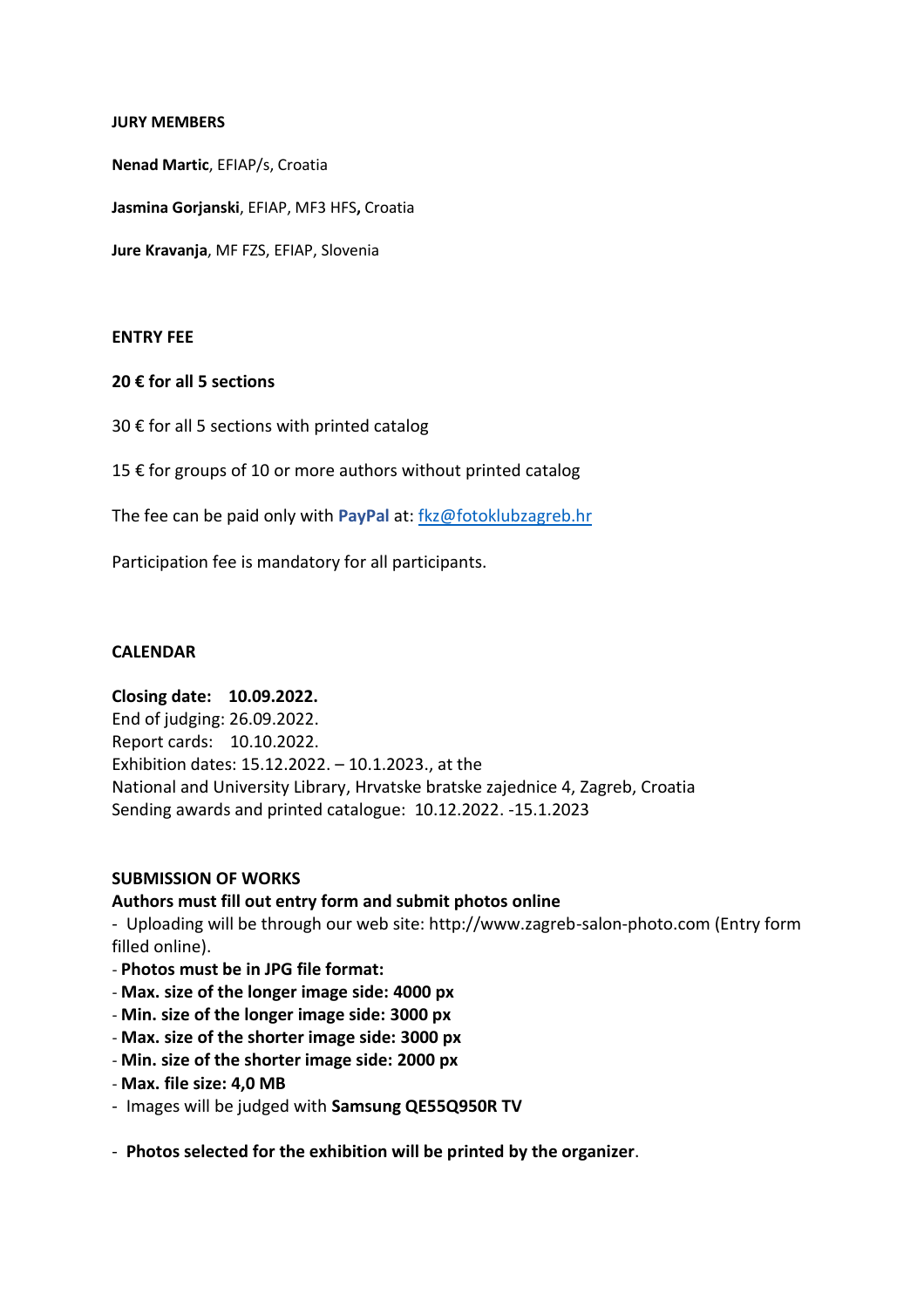# **NOTIFICATIONS**

All participants will receive report card notifications via e-mail. The results of the judging will also be published on our website [http://www.zagreb-salon-photo.com](http://www.zagreb-salon-photo.com/)

**IMAGE AND ENTRY REQUIREMENTS** This exhibition is open to anyone; however, an entry may be rejected when the Sponsor or the Exhibition Organizers, in their reasonable discretion, believes the entry does not conform to exhibition rules and these Conditions of Entry. Membership in any photographic organization is not required.

**Sanctions**: Entries will not be accepted from any entrant who is currently sanctioned by PSA.

### **PSA Star Ratings**

To receive proper Star ratings credit from PSA, entrants must provide their names and country exactly the same in each exhibition. Aliases are not permitted. Please contact PSA in the event of name changes or relocating to another country. Using one's name differently in different exhibition exposes the entrant to the risk that many of their acceptances may not be recognized by PSA Star Ratings

### **Image Creation**

Entries must originate as photographs (image-captures of objects via light sensitivity) made by the entrant on photographic emulsion or acquired digitally. .

# **Certification**:

By virtue of submitting an image, the entrant certifies the work as his or her own (.Images may not incorporate elements produced by anyone else (for example: clip art, images or art by others downloaded from the Internet). Aliases are not allowed. The entrant permits the sponsors to reproduce all or part of the entered material free of charge for publication and/or display in media related to the exhibition. This may include low resolution posting on a website. Note: Entrants who indicate that their images may not be reproduced or used "will not be eligible for awards" or inclusion in audio-visuals of the exhibition "and could be subject to disqualification" by the exhibition sponsors. The exhibition assumes no liability of any misuse of copyright

**Alteration and Computer Generation** Subject to Divisional restrictions (particularly Nature, Photo Travel, and Photojournalism) images may be altered, either electronically or otherwise, by the maker. Adjustments to enhance images or creatively modify images are allowed providing the underlying photograph is retained in a way that is obvious to the viewer. Images may not be constructed entirely with a computer, and must be the sole work of the author

**Re-use of accepted images**: Once an image has been accepted in this exhibition it may not be entered again in any future instances of this exhibition. It may, of course, be entered in any other PSA/FIAP recognised exhibitions but **must always have the same title**.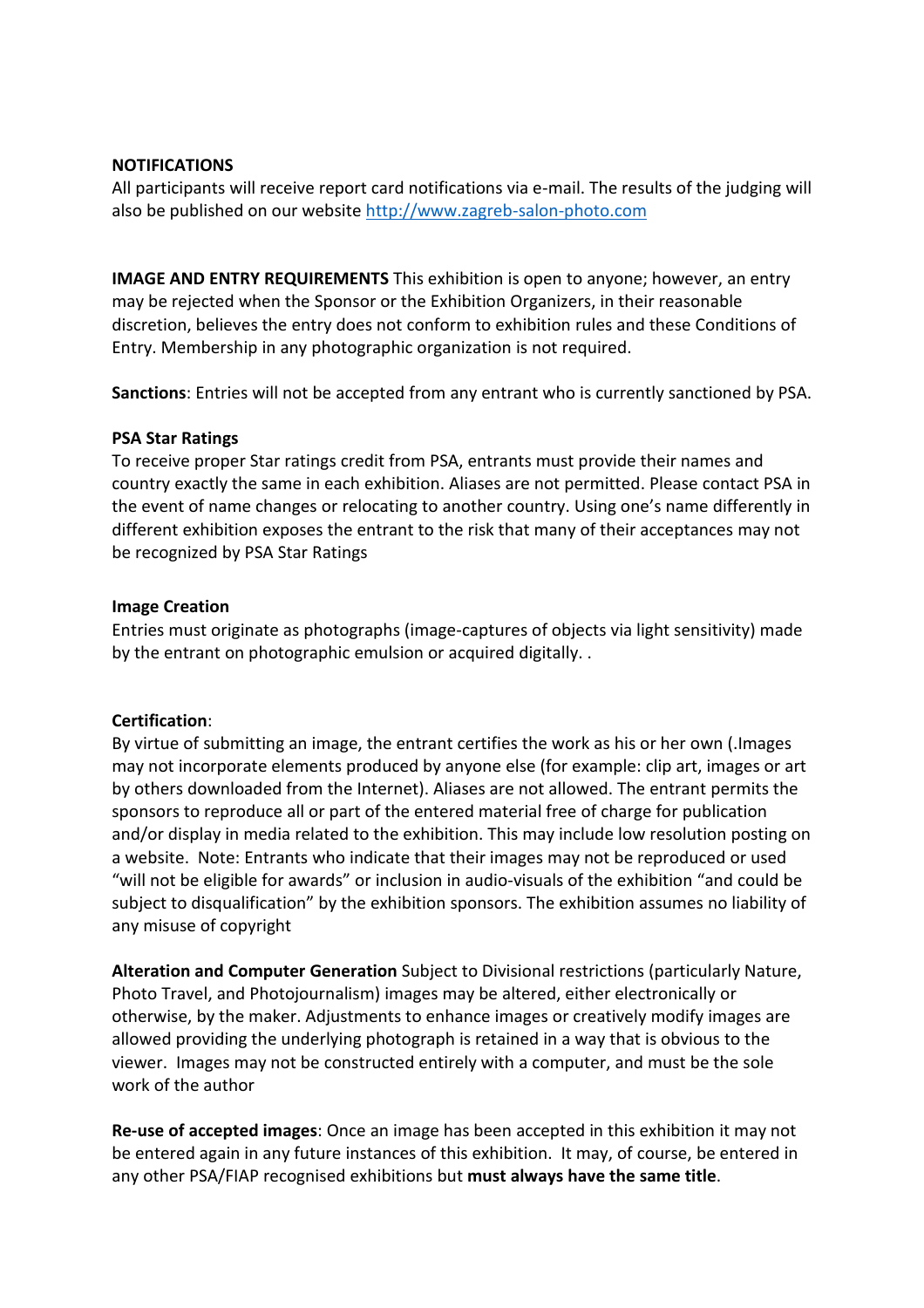**Entry**: An Entry consists of, up to and including, four (4) images entered by a single entrant into the same Section. An entrant may only enter a specific Section once.

# **Titles**:

Each image must have a unique title **that is a description of the image**. That unique title must be used for entry of that image or of an identical Image in to any and all PSA-Recognized exhibitions. Titles must be 35 characters or fewer. No titles may be visible to the judges, and nothing in the image may identify the maker. Titles may not include file extensions such as .jpg or .jpeg (or any other camera capture filenames such as IMG 471). Titles may not consist of personal identifiers possibly augmented by a number; or include words such as "untitled" or "no title". Titles may not consist solely of numbers unless those numbers are prominently contained within the image, such as a contestant number in a race.

# **Color and Monochrome:**

Color and Monochrome images from the same capture that share substantial pictorial content in common will be considered the same image and must be given the same title.

The Exhibition will be conducted in accordance with the rules of the PSA and FIAP An entrant's images will not be presented to the judges consecutively. An entrant's four images will be distributed throughout four rounds of judging in that section. Distribution of images will be in the same round order as submitted by the entrant.

An image may be entered in only one section.

#### **DATA PROTECTION**

By entering this exhibition, you are explicitly consenting to the personal details you have supplied, including email addresses, being held, processed and used by the exhibition organizers for purposes associated with this exhibition. You also explicitly consent to such information being sent to organizations that have accorded official recognition, patronage or accreditation to this exhibition. You acknowledge and accept that entering this exhibition means that the status and results of your entry may be made public.

#### **SUBJECT MATTER AND SECTION DEFINITIONS**

#### **Statement on Subject Matter applicable to all sections**

The fundamental rule that must be observed at all times and applies to all sections offered in exhibitions with FIAP patronage or PSA recognition is that the welfare of living creatures is more important than any photograph. This means that practices such as baiting of subjects with a living creature and removal of birds from nests, for the purpose of obtaining a photograph, are highly unethical, and such photographs are not allowed in any exhibition with FIAP patronage or PSA recognition. Under no circumstances may a living creature be placed in a situation where it will be killed, injured or stressed for the purpose of obtaining a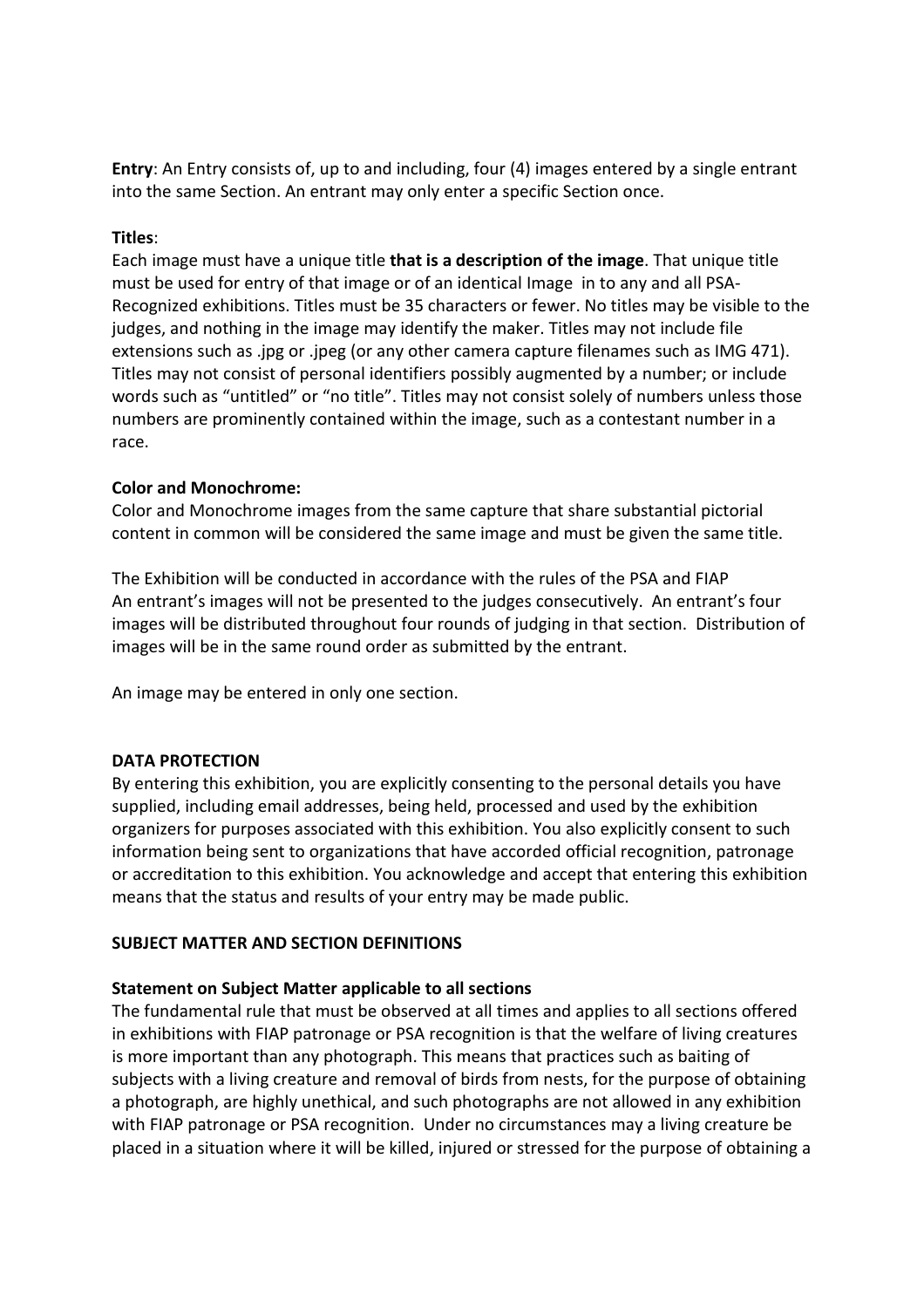photograph. This rule applies regardless of whether or not the creature being killed, injured or stressed is visible in the captured image.

There are also concerns about the use of aerial photography, drones, helicopters, low flying aircraft. These should not cause any interference with other individuals or animals which causes a disturbance in their normal activity or disrupt the way any individuals or animals interact with their environment.

Entry in this exhibition is conditional on accepting these policies. The content of images must comply with these General Conditions and with the Division and Section definitions listed in these conditions. Images that - in the sole opinion of the judges or the Exhibition Organizers - do not comply, will be disqualified so the entrant may be aware of the problem when considering entry into other exhibitions with FIAP patronage/PSA recognition.

Further details on the PSA's drone policy may be found at [https://psa](https://psa-photo.org/index.php?psa-policies%23drone)[photo.org/index.php?psa-policies#drone](https://psa-photo.org/index.php?psa-policies%23drone)

# **PSA Monochrome Definition**

An image is considered to be Monochrome only if it gives the impression of having no color (i.e. contains only shades of grey which can include pure black and pure white) OR it gives the impression of being a greyscale image that has been toned in one color across the entire image. (For example by Sepia, red, gold, etc.) A greyscale or multi-colored image modified or giving the impression of having been modified by partial toning, multi-toning or by the inclusion of spot coloring does not meet the definition of monochrome and shall be classified as a Color Work.

For the purpose of this exhibition, only greyscale images are allowed in monochrome sections. Toned images are not allowed.

# **FIAP Definition of the black and white photography (monochrome)**

A black and white work fitting from the very dark grey (black) to the very clear grey (white) is a monochrome work with the various shades of grey. A black and white work toned entirely in a single colour will remain a monochrome work able to stand in the black and white category; such a work can be reproduced in black and white in the catalogue of a salon under FIAP Patronage. On the other hand a black and white work modified by a partial toning or by the addition of one colour becomes a colour work (polychrome) to stand in the colour category; such a work requires colour reproduction in the catalogue of a salon under FIAP Patronage.

# **Breaches of Rules**

# **FIAP:**

The mention that by the sole act of submitting his/her images or files to a salon under FIAP Patronage, the entrant accepts without exception and with no objection the following terms: - that the submitted images can be investigated by FIAP to establish if these obey to FIAP regulations and definitions even if the entrant is not a member of FIAP, - that FIAP will use any means at its disposal for this undertaking, - that any refusal to cooperate with FIAP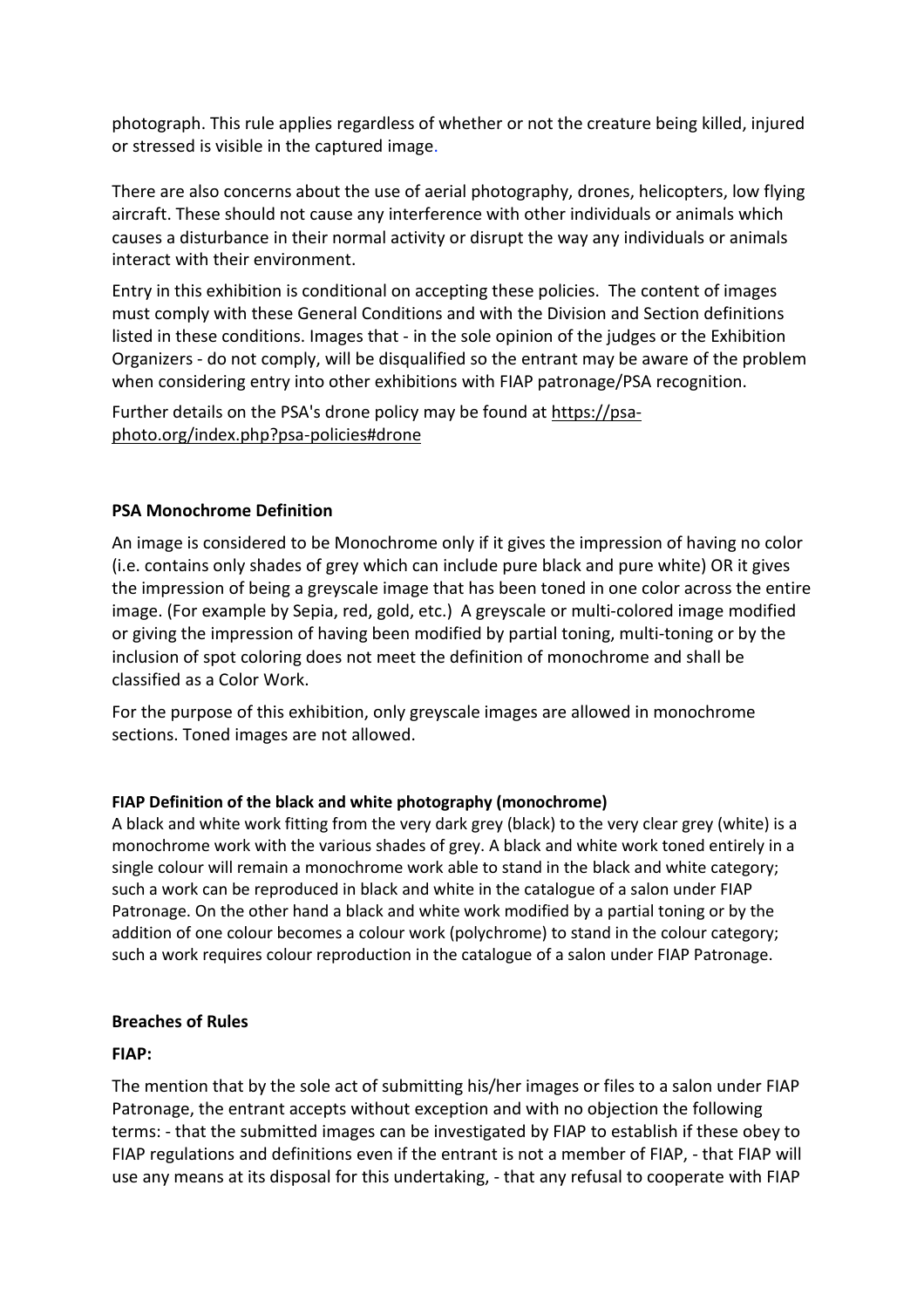or any refusal to submit the original files as captured by the camera, or failure to provide sufficient evidence, will be sanctioned by FIAP, that in case of sanctions following the noncompliance with FIAP regulations, the name of the entrant will be released in any form useful to inform the breaches of the rules. It is recommended to leave the EXIF data in the submitted files intact in order to ease eventual investigations. If, at any time, it is determined in the reasonable discretion of the exhibition organizer or the judges before, during, or after the judging of an exhibition that an entrant has submitted entries where one or more images may fail to comply with these Conditions of Entry, including the stated definitions, the exhibition organizers reserve the right to delete the entry from the exhibition and void any or all acceptances or awards in connection with the exhibition. Fees may be forfeited or refunded in these circumstances. The entrant acknowledges that the decision of the exhibition organizers or the judges is final.

# **PSA**

If, at any time, it is determined in the reasonable discretion of the exhibition organizer or the judges before, during, or after the judging of an exhibition that an entrant has submitted entries where one or more images may fail to comply with these Conditions of Entry, including the stated definitions, the exhibition organizers reserve the right to delete the entry from the exhibition and void any or all acceptances or awards in connection with the exhibition. Fees may be forfeited or refunded in these circumstances. The entrant acknowledges that the decision of the exhibition organizers or the judges is final

In order to ensure that images comply with the Conditions of Entry and definitions, the exhibition organizers may carry out reasonable measures to verify that:

a) The images are the original work of the entrant and

b) The images comply with the rules and definitions as set out in these Conditions of Entry

These steps include, but are not limited to, questioning any entrant, requiring the submission of RAW files or other digital files representing the original capture of the submitted image(s), confronting the entrant with evidence that one or more submitted images fails to comply with the Conditions of Entry (also known as Entry Rules), and offering the entrant a reasonable opportunity to provide counter evidence to refute the exhibition organizer's evidence by a set deadline. Such entries that are not cleared or are still questionable after the entrant has presented evidence may be considered in breach of these Conditions of Entry, and declined. Such entries may be referred to PSA for further investigation of possible ethics violations

PSA retains the right to investigate in any way all complaints/suspicions of breaches of entry conditions, impose sanctions if deemed necessary, void the acceptances of any image found to violate the PSA rules, include the entrant's name on the list of sanctions provided to Exhibitions, and share such investigations with FIAP. Entrants automatically agree to these terms by the act of entering the Exhibition and agree to cooperate with any investigation.

If another party is submitting images on the entrant's behalf, the entrant will still be held responsible for adhering to these Conditions of Entry (Entry Rules) **and will be subject to sanction for any violations** to these Conditions of Entry and PSA's Statement of Ethics that may result. If another party is processing images for an entrant or submitting images on the entrant's behalf, the entrant will still be held responsible for adhering to all Conditions of Entry including the specific conditions in the relevant definitions